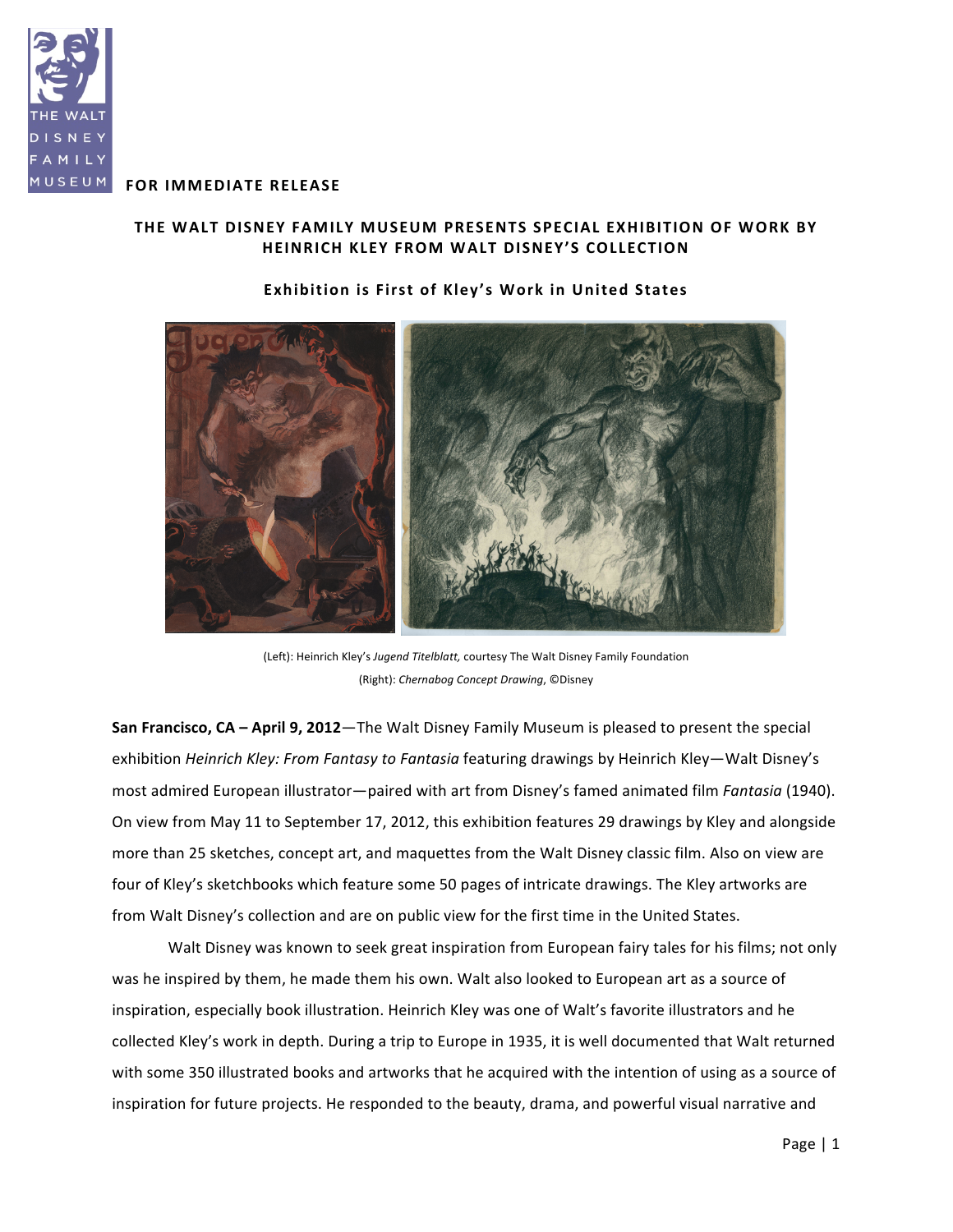irony of Kley's work. In a 1964 television interview Walt said, "Without the wonderful drawings of Heinrich Kley, I could not conduct my art school classes for my animators."

Disney's work *Ben Ali-Gator holding Hyacinth Hippo*, (c. 1940), which depicts an alligator holding a hippo ballerina above his head is similar in ironic nature to Kley's *The Steeplechaser*, (c. 1920), where the slowest animal, the tortoise, is portrayed jumping over a fence with a frog riding on his back. According to film historian John Culhane, "The tradition of caricaturing human aspirations with animal analogies stretches from Grandville and Tenniel to T.S. Sullivant and Heinrich Kley. It is a tradition that Disney artists had been consciously studying since the early thirties."

In Kley's work Kesselschmiede *(Kettle Forge),* (c. 1920), the kettle takes on a human face which was also a direct influence on the Disney drawing of *Casey, Jr.* where the train takes on a similar human face. Walt and Kley both had a love of machines.

Disney's *Chernabog Concept Drawing*, (c. 1940), for *Fantasia's* "Night on Bald Mountain" scene where the devil Chernabog summons evil spirits and restless souls from their graves is deeply influenced by Kley's work *Jugend Titelblatt (Title Page of Youth),* (c. 1920), where two demons lord over a mechanical factory, turning it into their own industrial playground.

Kley's artworks for example, showcase animals dancing, mice playing fiddles to an audience of snails, and rabbits boxing, in response, *Fantasia's* "Dance of the Hours" features dancing crocodiles, elephants, alligators, and the aforementioned hippo ballerinas. As Walt said in a memorandum to Ted Sears, first head of the story department in 1935, "Some of these little books that I brought back with me from Europe have very fascinating illustrations of little peoples, bees, and small insects, who live in mushrooms, pumpkins, etc. This quaint atmosphere fascinates me and I was thinking how we could build some little story that would incorporate all of these cute little characters…..Mickey and Minnie might take a ride on a magic carpet and arrive in a weird land or forest, meet little elves of the forest, or be captured by an old witch or giant or ogres."

#### **About!Heinrich Kley**

Heinrich Kley (1863–1945) was born in Karlsruhe, Germany, and studied art with Ferdinand Keller at the Karlsruhe Academy and later with C. Frithjob Smith in Munich. He began his career as an illustrator and a mural painter focusing on portraits, animals, landscapes, and architecture.

By the turn of the century Kley's interest changed to modern industrial life, including factories, blast furnaces, ship docks, industrial buildings, and machinery. One of his best-known oil paintings from the time%is%*Tiegelstahlguss'bei'Krupp (Crucible'steel'casting'with'Krupp).*

With his move to Munich c.1910, Kley gave up painting to concentrate on pen and ink drawing. His bizarre and imaginative juxtapositions of humans and animals engaged in social situations, (dancing, eating, etc.) or in dream-like, surreal situations were imbued with his sarcastic wit. He quickly became famous for his work as it appeared in satirical magazines of the day including *Jugend* and the notable humor%periodical *Simplizissimus.*